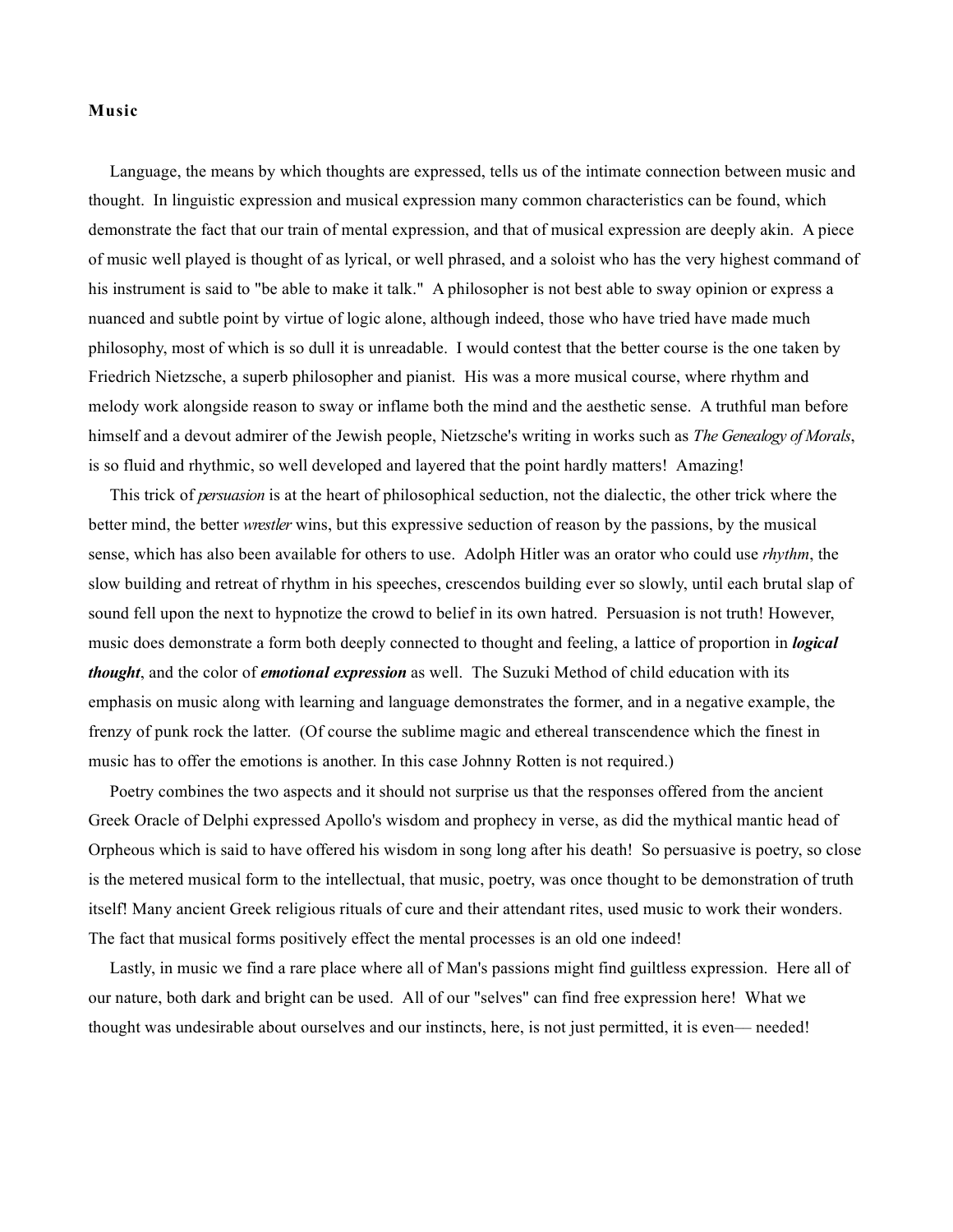When I checked the email a few months ago, I had a message from someone who appreciated my writing. How nice! A compliment about my use of imagery and a cogent question about the same. Upon investigating the web page of the author of the email, I not surprisingly discovered that she had also written several books, but much to my astonishment I discovered she was eleven years old! She went by the name of Tiny Dragon. I typed her a short essay on allegorical literary construction, and later, promised to give her next work a college level review with all due attention to the specifics of imagery and story form. Before sending her on her way, I asked if she had music as part of her life. Surely music, this nexus between the balance and proportion of the intellectual, and the expressive color, form and and tone of feeling has struck bright root here in this example, where the forms of feeling and thought are so clearly developed. Her answer: "I play piano, flute, guitar, and working into the violin! I love the musical language very much..."

#### Here is how I represented this precious mystery in my novel, *Time Saw a Fly* © Rich Norman, 2011:

Jeanette took the infant into her music room which was prepared with a crib and bedding. She lay the child on the soft fabric and sat at her piano. Although her surroundings were humble, and her lifestyle spartan, her instrument was as her talent––the very finest in the world. The tone of the upper register was delicate and pure, clear and bright as an icicle filled with sunlight, if the hands fell lightly upon the keys, gently teasing out, coaxing each bashful shade of nuance to glow and sparkle, or those same notes could become the broken teeth of pain, a blood blade to press into the skin and soul, to cut with viscous abandon and purge the tender heart. The lower register was a laughing thing, warm and bountiful, complex and symmetrical, the breath of a summer afternoon, or an evening of faded mellow twilight, and those same keys might be struck with hate and roar as a hungry animal, a beast of desperate evil, joyous in its lust to devour and swallow, and so may find its place and measure as well, to fill and to purge the tender heart.

She began to play and spread a melody out with gentle arms, smooth and clear as a mirror aglow with flecks of sky, its surface shimmered with ripples of forgotten starlight and lost worlds reflecting off the unthinking waters, flowing silver and bright, blue and gold, clouds and sun spark amongst the rocks covered in clear liquid glaze, water, moving, knowing, caressing the azure lens of clouds and flecks of forgotten sun.

Now each tone is clear and naked, cold and frozen, each a prism, each alone, blue ice, white ice, cold yellow sun's blood, all colors frozen in the air, one at a time, and then a huge chord built from low to high, high to low, into out and over itself twice again until the sheet of ice is cast up into the air before the pale frozen sun, moving slowly, dancing, melting through the pure glass ice––almost captured, as a tear of glass suspended in ice, and now she whips her hands down and smashes the disk, each splinter falling playfully upon the frozen lake bed, clinking and chiming, pure and laughing in a swirling game of music and beauty, light and evil, love and tragedy, hope and laughter. He would know.

Here is an extract from the the essay I sent Dragon to introduce her to the idea of allegory, and provide a taste of a certain literary style. If you have a gifted child who is ready to traverse these exciting avenues, this may be helpful:

### Hey Dragon!

". . . At your age and remarkable stage of development you have the raw material, a supreme creativity, horsepower galore, but other than what truth you can see at your age, however much hypocrisy, joy and truth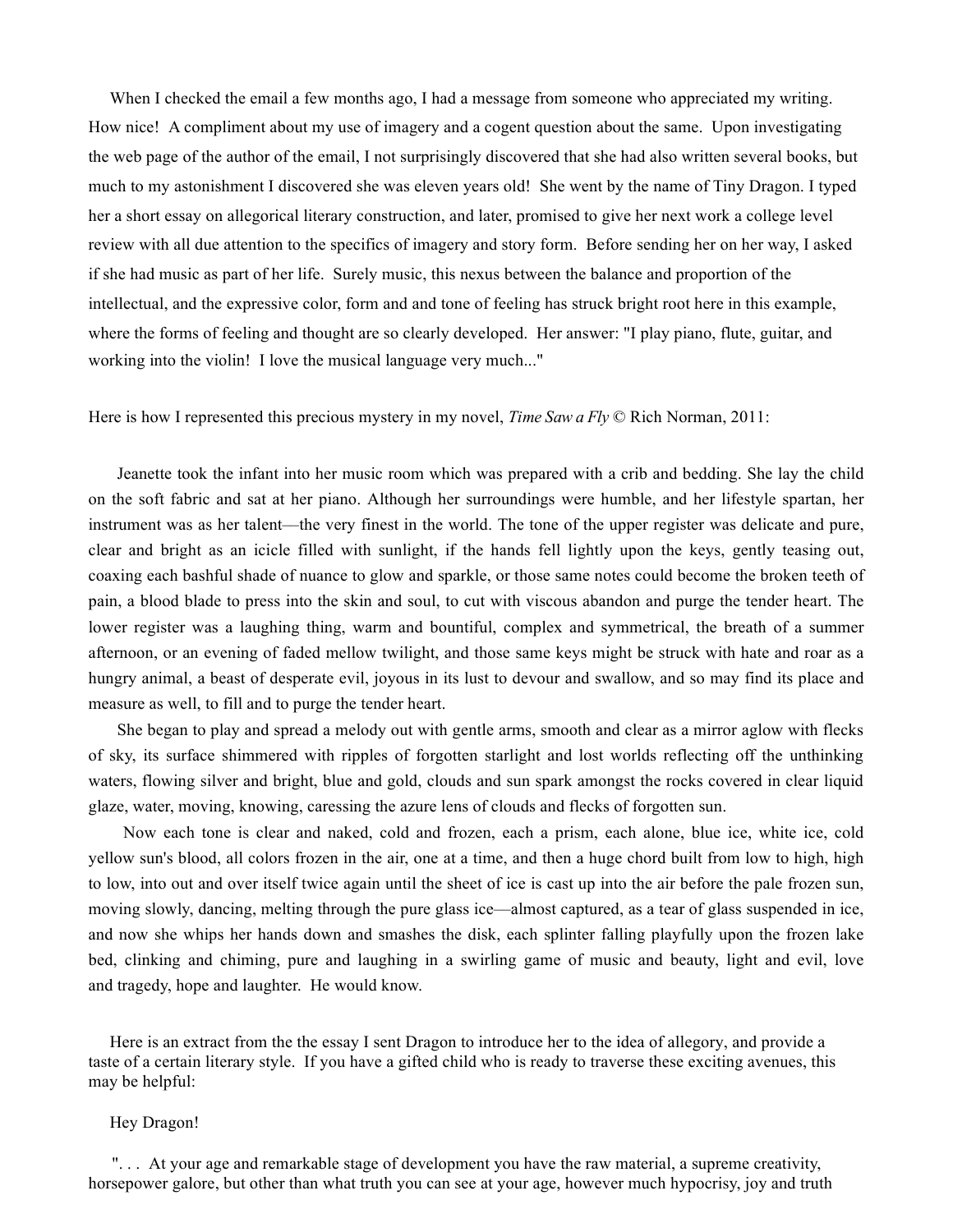there is for you to see already, depth is going to be tough to come by. So why wait for life to ruin or enlighten you so you can have more depth to your writing? Use allegory! Two layers of depth are created! I was 13 when I was taught this in school. You are younger, but ready and a half!

In allegory, and you need not use it if you do not wish, but if you do, a meaning is found first *before* you begin writing so the form of what you write reflects the meaning. In allegory the story form and the meaning meet, the story symbolizes in its form, the meaning. This way a second layer, a meaning beneath the one on the surface is symbolized, represented in the form of the piece. In brief: An allegory symbolizes a deeper meaning. This sounds complex but it is not. Again, you do well now and need change nothing, but here is another trick for you, another possibility: Allegory! You should get Conrad's *Heart of Darkness*, the example of allegory par excellence! A super education in style too. A short, gloomy but amazing book, so gloomy and perfect in the mood, oh the mood of it! Capture that alone and find something my friend! Some examples will make this clear:

So what is allegory? *Heart of Darkness*. Marlow takes a steamboat into the unexplored dark continent, Africa, where he hopes to find Kurtz, the finest specimen of humanity there is. But Kurtz is lost, a wayward soul... what has happened to this most potent civilized and accomplished man? So into the African dark Marlow goes, and encounters savages, wild and strange but familiar. He finds Kurtz at last after much penetrating through dark evil places. Kurtz, now degenerated into a sick festering den of appetites, lurid, a disgraced thing, a hungry ghost, only his voice remains, hollowed out and terrible, magnificent and filled with decay and truth. He is mad. He was also, once, a magnificent man. On route back to civilization he dies and says, knowing too much, "The horror...the horror." To know it all... then dies. His words are falsely represented to his widow who can never know this truth.

*Heart of Darkness* is built around an allegory **between traveling into the human mind**, into the "unconscious" if you will, to see the hidden savage drives and appetites concealed there, **and a journey into the African continent.** That is the allegory.

Allegory uses story form as symbol to elucidate meaning. To be even more clear: The story is a symbol of the meaning. Piercing the dark African continent = entry into "the unconscious," the true heart of darkness in man. We see his savage roots: The Dark Continent, our unconscious, our true dark heart. So do we see the true Kurtz inside of the civilized Kurtz. In this we see ourselves. An allegory **between a river journey and an inner journey.** The allegory. (Read *Lord of the Flies* for more of this theme, the veil of civilization lifted to view our hidden dark heart.)

One could have taken another route to the same message, an adventure into war where the hidden unconscious drives are released and the veil of civilization lifted, so the allegory would be between going to war, and traveling into the unconscious heart of the human soul. Going to war = entry into the forbidden soul, the unconscious. One could go to space and send the character into an allegorical journey where the stress of space travel revealed madness and the same: penetration into space = penetration into the mind, or taken a time travel adventure into man's past to see his personality before it was civilized etc. Travel back in time= travel into the hidden mind. Or choose another topic. Perhaps the theme is to represent the perfect human life in a journey across country. Ideal Life span = Road journey, is the allegory. Perhaps the life of a butterfly might represent the coming of age and death of a human, childhood as caterpillar, puberty as pupa, adulthood and fruition as the butterfly which then perishes and is also continued in the next generation. Any topic of merit can be used. Most readers will miss the allegory and enjoy the story, but for those willing to look, another layer deeper than that, the point, will be there to see. Simply choose the meaning first and make the story to fit, connect the dots. Structure first, then freewheel! Plan the points to hit first, the topics along the way which the allegory needs, then use the horsepower you have, release and pour it out without thinking and never censoring a thing–– just fly, connect the dots with action! Try it! Ahhhh. Another hidden world makes every book worth reading twice!

Here is a bit from *Time Saw a Fly* which captures the mood of *Heart of Darkness*, the dread and gloom of it, and in micro, is a small allegory, a symbol of the character's situation . . . *Time Saw a Fly* has adult content so I will advise you do not buy it and offer this fragment to make the point. The mood is captured in this bit of dream:

# *Time Saw a Fly*

### *Copyright © 2011 by Richard Lawrence Norman www.richnorman.com*

As the amber rays of dawn reached their tangled fingers through the blinds the next morning, Dr. Abrams knew he had to get up, but he also knew it was his day off, and he could forget for a moment. This double life had taken a toll on him and he deserved to forget. As he surrendered to a welcome tide of dream and dissolution, a grey-green foreboding, a lime and slate colored mist held his dreams in thick mute breath, heavy and dripping